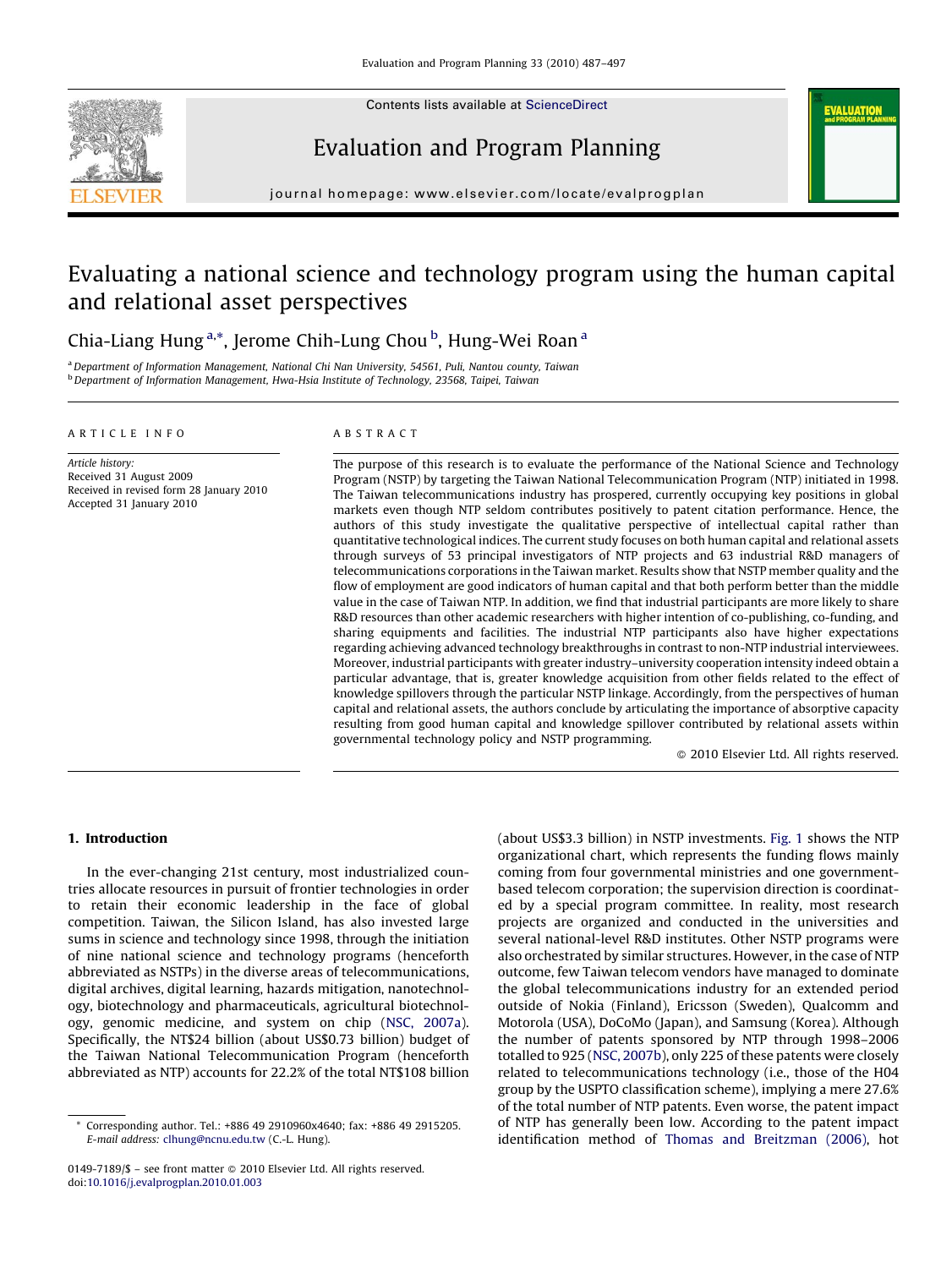<span id="page-1-0"></span>

Fig. 1. Taiwan NTP organizational chart and funding–supervision relationship.

patents with high impacts usually have a minimum of 10 recent citations. There have only been 12 such ''hot'' NTP patents, mostly produced by the Industrial Technology Research Institute (ITRI) and the Institute for Information Industry (III) of Taiwan, both of which are Taiwan government-sponsored research organizations. In fact, over 73% of NTP participants had low-impact patents with zero citations. However, the real performance of NTP should not be solely evaluated based on the perspective of number of patents issued or hot patents, because Taiwan ICT manufacturers continue to occupy important positions in the global marketplace. For example, Taiwan is the largest wafer foundry, CD, DVD, and Mask ROM production center, and second largest in terms of IC design, WLAN, xDSL CPE, Cable CPE, and routers [\(NSC, 2007a](#page--1-0)). Therefore, a robust measurement of NTP performance should include other dimensions such as the quality of human resources trained at NTP and the innovation and entrepreneurship resulting from the relational assets within the industry-university cooperation network. The purpose of this paper is to discover the real value of the NSTPs by constructing a non-patent evaluation framework associated with the case of NTP.

#### 2. Evaluation framework

[Lepori \(2006\)](#page--1-0) points out that the national R&D budget for NSTPs often plays the role of input indicator for future science and technology performance. Hence, the Organization for Economic Cooperation Development developed a Frascati Manual that clearly identifies several key R&D sources ([OECD, 2002](#page--1-0)). However, verifying the expenditure flow, especially the flows to research personnel who actually embody the output knowledge, is even more vital than focusing on R&D input ([Stewart, 1997\)](#page--1-0). If the national R&D input flows mostly to education, training, instruction, and mentoring of researchers, then growth in the capability for technology innovation and exploitation will be expected. [Stewart](#page--1-0) [\(1997\)](#page--1-0) argues that R&D input in research personnel as an intellectual investment will create the following three types of future competitive advantage: embodied human capital, internal structural assets, and external customer assets. [Bontis \(1998\)](#page--1-0) further specifies that the third type of competitive advantage is both the most sustainable and the most difficult to imitate, followed by embodied human capital. Therefore, these two types of competitive advantages will be the focus of our assessment of the NSTP evaluation framework.

### 2.1. Perspective of human capital

[Lanzi \(2007\)](#page--1-0) measured the quality of research human capital based on the three elements of basic skill, professional capability, and continuous learning abilities. [Wu \(2006\)](#page--1-0) also emphasizes that the real quality of research personnel is often reflected in job salary, job status, and problem solving capability. It is important to consider the ''absorptive capability'' of human resources in order to be better equipped to acquire knowledge and raise the possibility of invention in the future [\(Cohen & Levinthal, 1990](#page--1-0)). [Kundu and](#page--1-0) [Kumar \(2006\)](#page--1-0) claim that special industrial training and development programs actually help employees achieve corporate goals and personal career objectives as well as improve their productivity. [Mann and Robertson \(2006\)](#page--1-0) further suggest that training evaluation programs should not focus only on training satisfaction and planned behavior but also on the enhancement of employees' learning capabilities and organizational contribution after training.

In addition, the notion of perceived high quality of human capital also requires the appreciation of demanding employers ([Cozzens, 1997](#page--1-0)). A correct match that does not waste the talent pool can only perform to the standards of the actual quality of human capital. Therefore, [Luwel \(2005\)](#page--1-0) finds that the flow of talent is a good indication of knowledge diffusion and industrial development resulting from national programs. It is important for most newly industrialized or less-developed countries to focus their limited national resources on diffusion-oriented technology policy for expertise training and knowledge diffusion widely ([Chiang, 1990\)](#page--1-0). According to Callon, Larédo, and Mustar (1997), intermediaries who can transfer, translate, and disseminate information to bridge the poles of science, technology, and market are also required throughout in the value exploitation process of innovation. Further, [Wu \(2006\)](#page--1-0) emphasizes that the appropriate flow of talent toward emerging industries can only contribute to one of the national program objectives—industrial enhancement and upgrading.

### 2.2. Perspective of relational assets

Beyond measuring the quality and flow of human capital from NSTP, the relational asset that [Bontis \(1998\)](#page--1-0) specifies as the most important advantage in terms of the external customer asset is also a useful indicator of NSTP research personnel performance. [Dalpe](#page--1-0) [\(1993\)](#page--1-0) and [Georghiou \(1998\)](#page--1-0) both propose that the number of